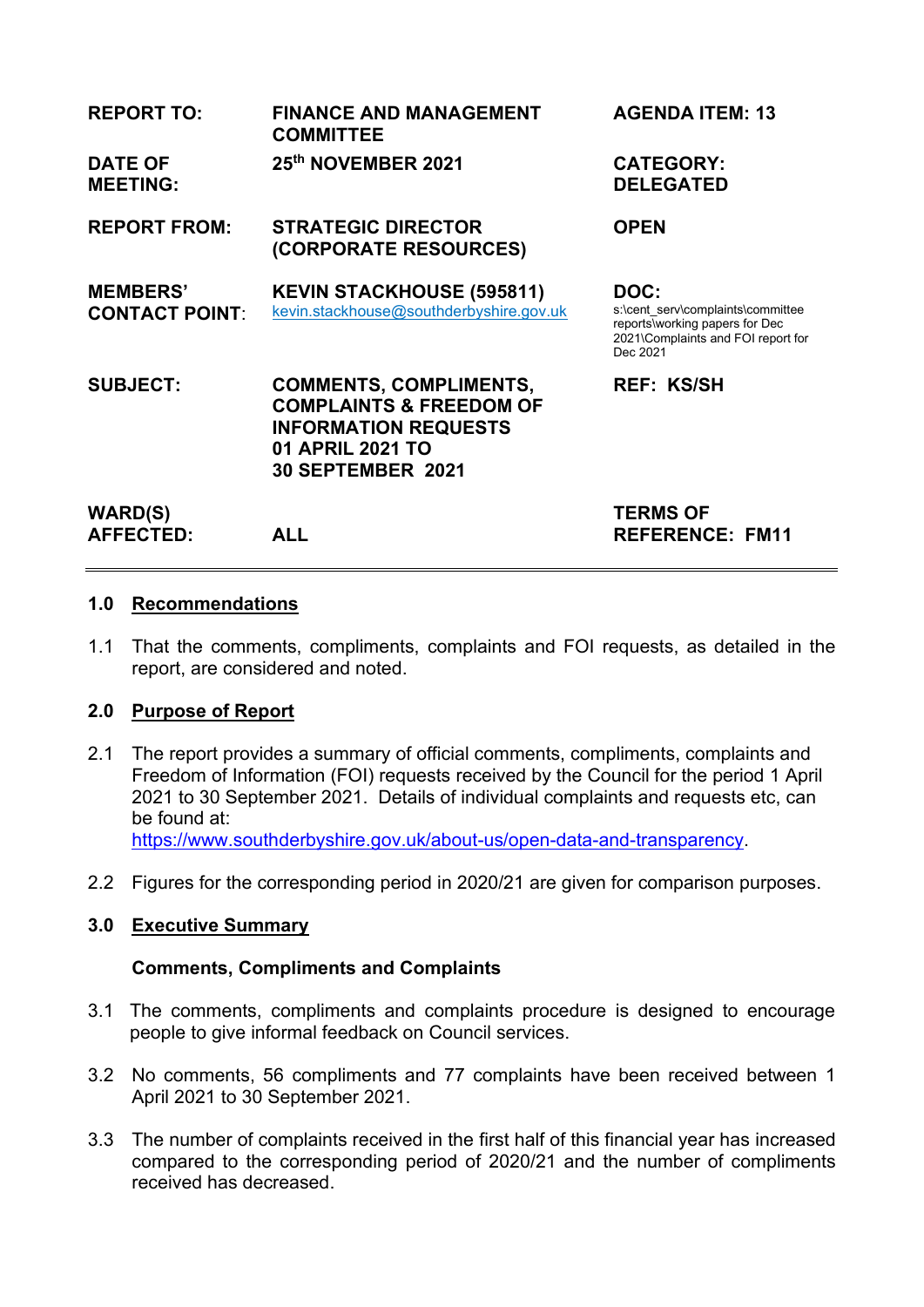3.4 Members are informed via e-mail (enclosing a copy of the original complaint) when a complaint is received relating to their ward. This is for information purposes only. A copy of the response letter sent to the complainant has been provided to Ward members from 01 June 2019.

### **Freedom of Information**

3.5 The Council is committed to making itself open. A large amount of information is already available to the public, through for example, the Council's website and at community centres and village halls, etc.

## **Publication Scheme**

- 3.6 Under the Freedom of Information Act, South Derbyshire District Council has a duty to adopt and maintain a Publication Scheme describing:
	- The classes of information it publishes
	- How and where such information is published (e.g., website, paper copy, etc.)
	- Whether or not a charge is made for such information

 The purpose of a Publication Scheme is to let everyone know what information will be automatically or routinely published by the Council and to ensure that a significant amount of information is available to the public, without the need for a specific request to be made.

In line with guidance from the Information Commissioner's Office, the scheme is updated regularly, and the current version is available from the Website at:

[http://www.southderbyshire.gov.uk/council\\_and\\_democracy/data\\_protection\\_and\\_fre](http://www.southderbyshire.gov.uk/council_and_democracy/data_protection_and_freedom_of_information/default.asp) [edom\\_of\\_information/default.asp](http://www.southderbyshire.gov.uk/council_and_democracy/data_protection_and_freedom_of_information/default.asp)

3.7 A total of 149 Freedom of Information requests have been received from 1 April 2021 to 30 September 2021. This is a decrease of 138 over the corresponding period for 2020/21.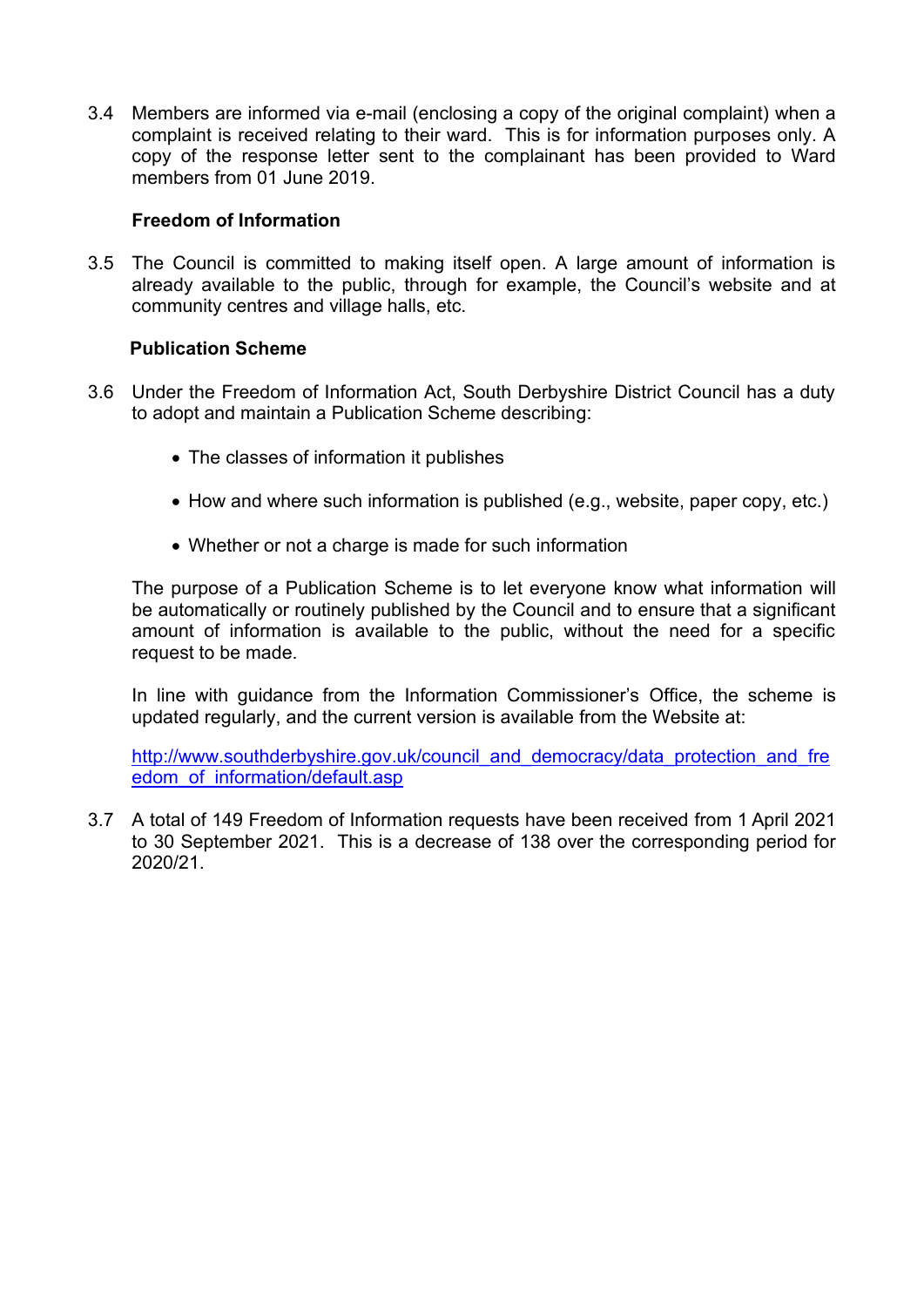# **4.0 Detail**

### **Comments**

4.1 No comments were received over the past six months. Any comments received are carefully considered and if appropriate, are investigated under the Complaints Procedure.

| <b>Department</b> | 1 April 2020 -<br>30 September 2020 | 1 April 2021 – 30<br>September 2021 |
|-------------------|-------------------------------------|-------------------------------------|
| <b>Total</b>      |                                     |                                     |

### **Compliments**

- 4.2 The table below compares the number of compliments received for the first half of 2021/2022 against the first half of 2020/2021. Compliments generally relate to the quality of the service provided and/or actions of individuals.
- 4.3 The decrease for Operational Services for this year is due to the unprecedented increase in compliments received last year in response to the Covid-19 situation after the first lockdown,

| <b>Department</b>                     | 1 April 2020 -<br>30 September 2020 | 1 April 2021 -<br>30 September 2021 |
|---------------------------------------|-------------------------------------|-------------------------------------|
| <b>Customer Services</b>              | 8*                                  | $10*$                               |
| <b>Housing Services</b>               | 19                                  | 14                                  |
| <b>Cultural and Community</b>         | $5*$                                | $3^*$                               |
| <b>Services</b>                       |                                     |                                     |
| <b>Operational Services</b>           | $58*$                               | $18*$                               |
| <b>Planning and Strategic Housing</b> | 2                                   | 6                                   |
| <b>Services</b>                       |                                     |                                     |
| <b>Environmental Services</b>         |                                     | 2                                   |
| <b>Legal and Democratic Services</b>  |                                     |                                     |
| <b>Business Change and ICT</b>        |                                     | 2                                   |
| <b>Total</b>                          | 93                                  | 56                                  |

\* This indicates where one compliment has referred to two separate services

## **Complaints**

4.4 The table below compares the number of official complaints received:

|                       | 1 April 2020 -<br>30 September 2020 | 1 April 2021 -<br>30 September 2021 |
|-----------------------|-------------------------------------|-------------------------------------|
| Resolved at Stage 1   | 43                                  | 65                                  |
| Stage 1 still ongoing |                                     |                                     |
| Resolved at Stage 2   |                                     |                                     |
| Stage 2 still ongoing |                                     |                                     |
| Withdrawn             |                                     |                                     |
| <b>Total received</b> | 55                                  |                                     |

4.5 The 77 complaints received can be broken down as follows: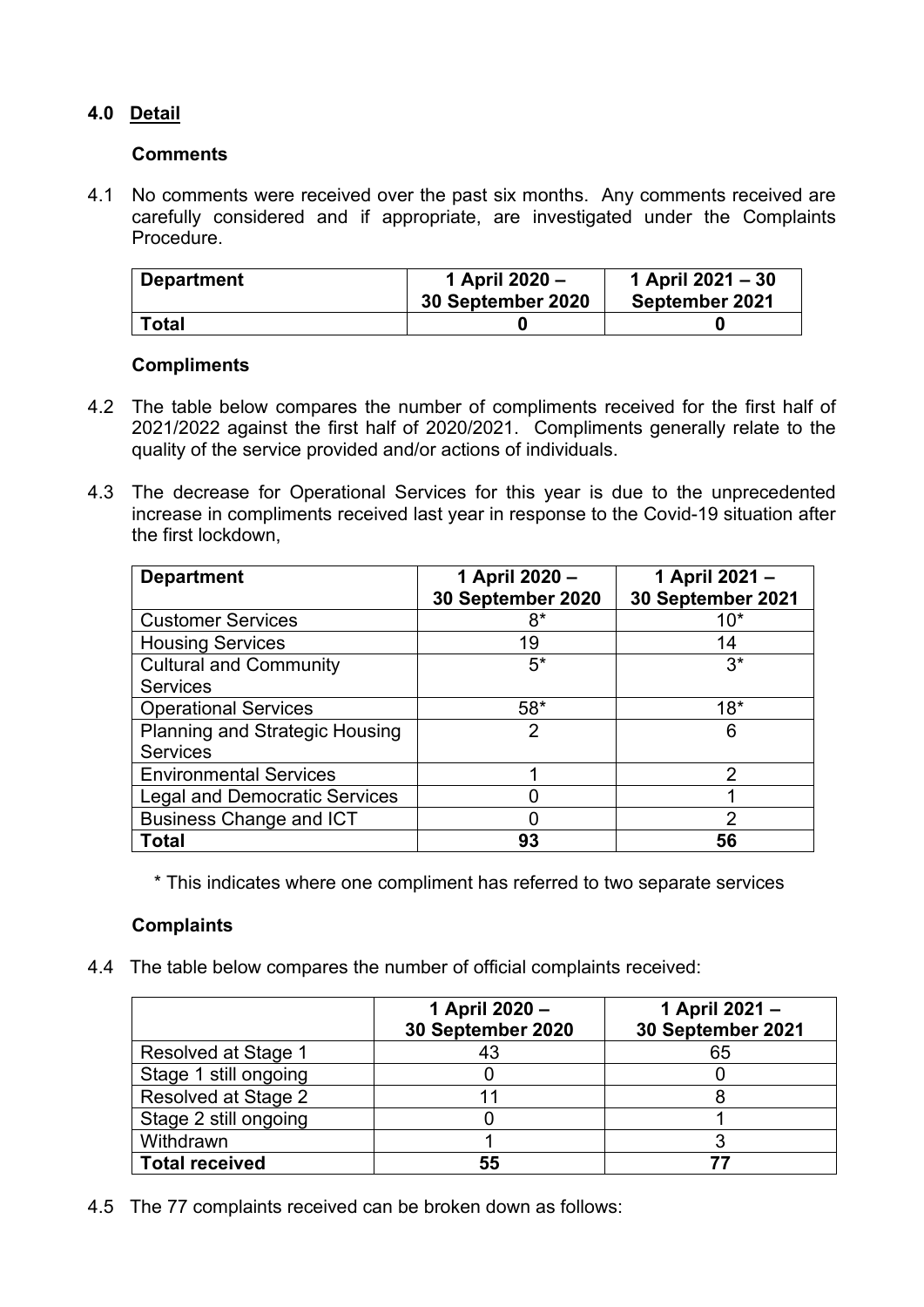| <b>Department</b>                      | 1 April 2020 -    | 1 April 2021 -    |
|----------------------------------------|-------------------|-------------------|
|                                        | 30 September 2020 | 30 September 2021 |
| Organisational Development and         |                   | 1*                |
| Performance                            |                   |                   |
| <b>Finance Services</b>                |                   | $2^*$             |
| <b>Corporate Property Services</b>     | <b>4*</b>         |                   |
| <b>Customer Services</b>               | $\overline{2}$    | $16*$             |
| <b>Housing Services</b>                | 15                | $21*$             |
| <b>Cultural and Community Services</b> | $5*$              | $2^*$             |
| <b>Operational Services</b>            | 15                | $19*$             |
| <b>Planning and Strategic Housing</b>  | 9                 | 10                |
| <b>Services</b>                        |                   |                   |
| <b>Environmental Services</b>          | 3                 | $4^*$             |
| <b>Legal and Democratic Services</b>   | 4                 | $2^*$             |
| Total                                  | 55                |                   |

\* This indicates where one complaint has referred to more than one service

- 4.6 The increase in complaints in Customer Services emanated from a delay in processing Council Tax reminders and change in circumstances, following the lifting of debt recovery restrictions which had been applied during Covid 19.
- 4.7 The slight increase in complaints relating to Housing concerns some applicants on the housing register not being satisfied with the property that they had been allocated.
- 4.8 For comparison, the table below shows the total number of complaints over the last four complete years:

| <b>Department</b>                      | 2017/18        | 2018/19 | 2019/20        | 2020/21 |
|----------------------------------------|----------------|---------|----------------|---------|
|                                        |                |         |                |         |
| <b>Corporate Resources</b>             | $2^*$          | 0       | 0              | O       |
| Organisational Development and         | $\overline{0}$ | $1*$    | $1*$           |         |
| Performance                            |                |         |                |         |
| <b>Finance Services **</b>             | 0)             |         | 1              | 1       |
| <b>Corporate Property Services **</b>  | 1)             | 2)      | $\overline{2}$ | $2^*$   |
| <b>Customer Services</b>               | $12*$          | $13*$   | $18*$          | 5       |
| <b>Housing Services</b>                | 22             | $24*$   | 26             | 36      |
| <b>Cultural and Community Services</b> | 6              | $7^*$   | 10             | $6*$    |
| <b>Planning and Strategic Housing</b>  | 15             | $16*$   | $14*$          | 14      |
| <b>Services</b>                        |                |         |                |         |
| <b>Environmental Services **</b>       | 25)            | $26^*$  | $12*$          | 6       |
| <b>Operational Services **</b>         |                |         | 22             | 29      |
| <b>Legal and Democratic Services</b>   | 6              | $7^*$   | 5              | 5       |
| <b>Total</b>                           | 89             | 97      | 111            | 105     |

\* This indicates where one complaint has referred to two separate divisions.

\*\* This indicates where Finance and Corporate Property Services and Environmental and Operational Services were counted as one service for the years 2017/18 & 2018/19.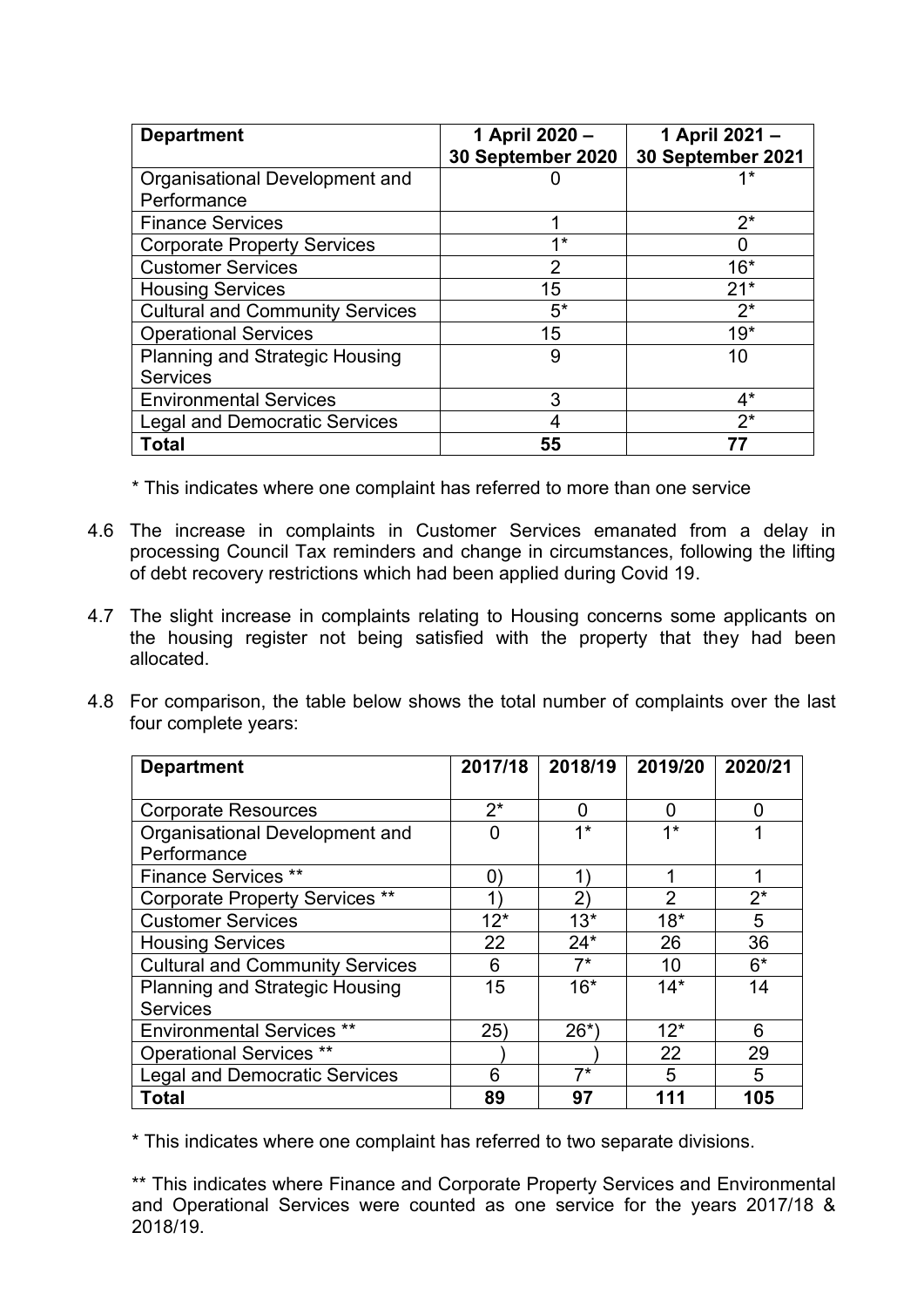- 4.9 Managers dealing with the complaint are asked to complete a questionnaire following each complaint. This provides details of actions taken and improvements made because of a complaint.
- 4.10 If a complaint cannot be resolved at Stage 2 of the Council's procedure, it can be taken to the Local Government Ombudsman for independent consideration. These complaints are the subject of a separate annual report.

### **Freedom of Information Requests**

- 4.11 Although the Freedom of Information Act 2000 creates a general right of access to information, it also sets out information that the Council does not have to make available for specific reasons. This is information, which, if published, might prejudice the health, safety or security of the Council, its staff, systems, services or property.
- 4.12 As much information is made available as possible without charging for it. The Council, however, reserves the right to levy a reasonable charge where the information request is extensive and would require more than two days' staff time to satisfy the request.
- 4.13 The Council deals with hundreds of routine requests for information every day. These are referred to as "business as usual requests". However, information that is not readily available and that has to be prepared or extracted is handled differently. The Council is entitled to make a charge for this kind of information.
- 4.14 Requests for information under Freedom of Information must be processed within 20 working days. However, requests for details under the Freedom of Information Act can be turned down if they fall within certain exemption criteria.
- 4.15 The table below compares the Freedom of Information requests received for the first half 2020/2021 against the first half of 2021/2022.

 Note: the figures also include any requests that have been made under EIR (Environmental Information Regulations).

|                                                | 1 Apr 2020 -<br>30 Sept 2020 | 1 Apr 2021 -<br>30 Sept 2021 |
|------------------------------------------------|------------------------------|------------------------------|
| <b>Total Number of Requests Received</b>       | 287                          | 149                          |
| Less passed to other organisations             | 42                           | 13                           |
| Less those withdrawn or duplicate requests     | 3                            | 2                            |
| Less exemptions/partial exemptions             | 3                            | 9                            |
| <b>Total Requests Answered</b>                 | 239                          | 125                          |
| Number replied to within 20 statutory days     | 226                          | 100                          |
| Number replied to after 20 statutory days      | 13                           | 25                           |
| Percentage replied to within 20 statutory days | 95%                          | 80%                          |
| Percentage replied to after 20 days            | 5%                           | 20%                          |

4.16 The above table shows that the response times fell overall to 80% in the first half of 2021. This was mainly due to a reduction of resources in the Planning Service, with one of the two Development Management team leader posts being vacate for six months and several other staff vacancies. Coupled with an increase in planning applications, this resulted in reduced overall capacity in the service to deal with some requests within specified timescales.